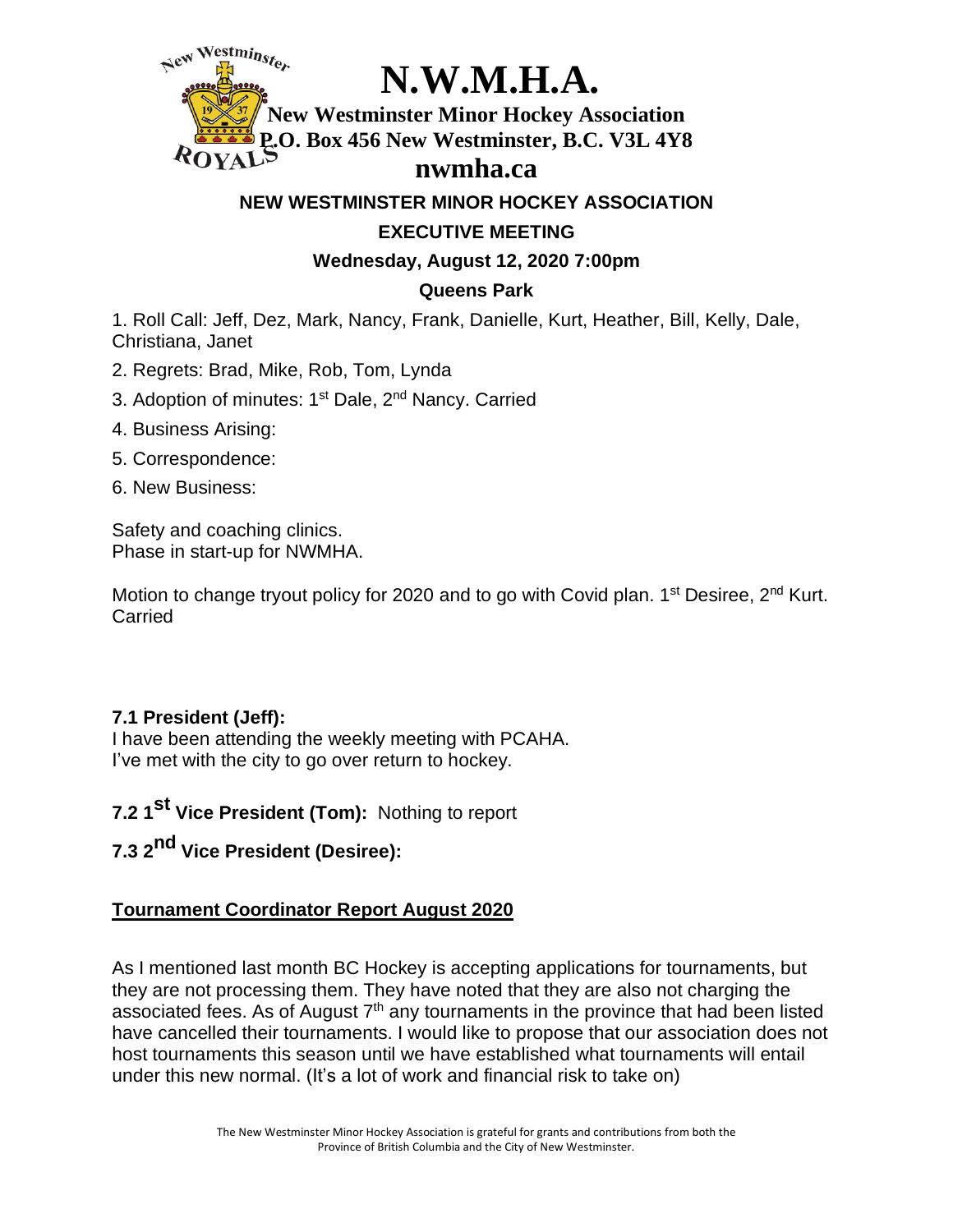

I have been working on and revising our return to hockey plan for NWMHA. I have attached the draft return to hockey document and NWMHA safety plan.

Our NWMHA Safety plan can also be viewed on Google Slides:

[https://docs.google.com/presentation/d/1V4QfzwWlqLOrKIfEc2DdpKp6pHForB6iqVMex](https://docs.google.com/presentation/d/1V4QfzwWlqLOrKIfEc2DdpKp6pHForB6iqVMex_x6QVA/edit?usp=sharing) [\\_x6QVA/edit?usp=sharing](https://docs.google.com/presentation/d/1V4QfzwWlqLOrKIfEc2DdpKp6pHForB6iqVMex_x6QVA/edit?usp=sharing)

Jeff and I met with Ron Booth on August 5<sup>th</sup> to review some of the information and clarify questions and get starting dates. Ron is currently on holidays, and will finish reviewing the documents when he returns. We hope to have it up to date and ready for executive approval and city approval to move forward at our September meeting. I would appreciate feedback and comments if you have on the return to hockey document as well as the safety plan.

I will be attending another New Westminster Sports Committee meeting on August 11th. I will give a verbal update at the meeting.

# **7.4 3 rd Vice President (Frank):** Nothing to report

### **7.5 Treasurer (Kurt):**

See attached Operating Statement for the four months ended July 31, 2020. Motion to approve financial statements: 1<sup>st</sup> Nancy, 2<sup>nd</sup> Frank. Carried

We received the BC Gaming Grant on August 10. We received the full amount we applied for: \$70,000. The grant allows us to use these funds over 24 months in case there are changes to the hockey program during the upcoming season.

### **7.6 Secretary (Mark):** Nothing to report

### **7.7 Coach Coordinator (Mike):** Nothing to report

**7.8 Ice Allocator (Lynda):** Nothing to report

#### **7.9 Equipment Manager (Dale):** Nothing to report

**7.10 Registrar (Janet):** Nothing to report